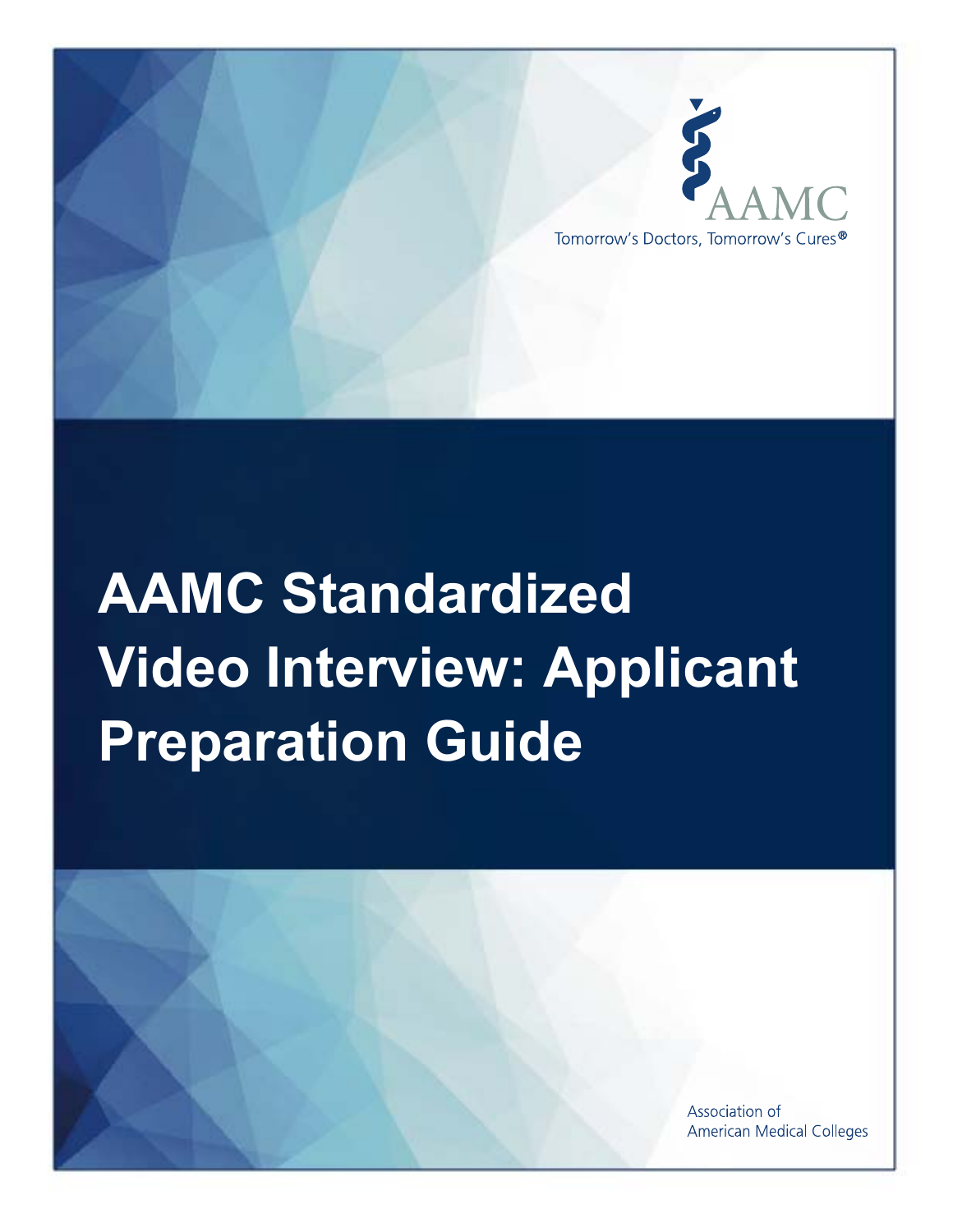

## **AAMC Standardized Video Interview: Applicant Preparation Guide**

Last Updated: February 20, 2019

## Contents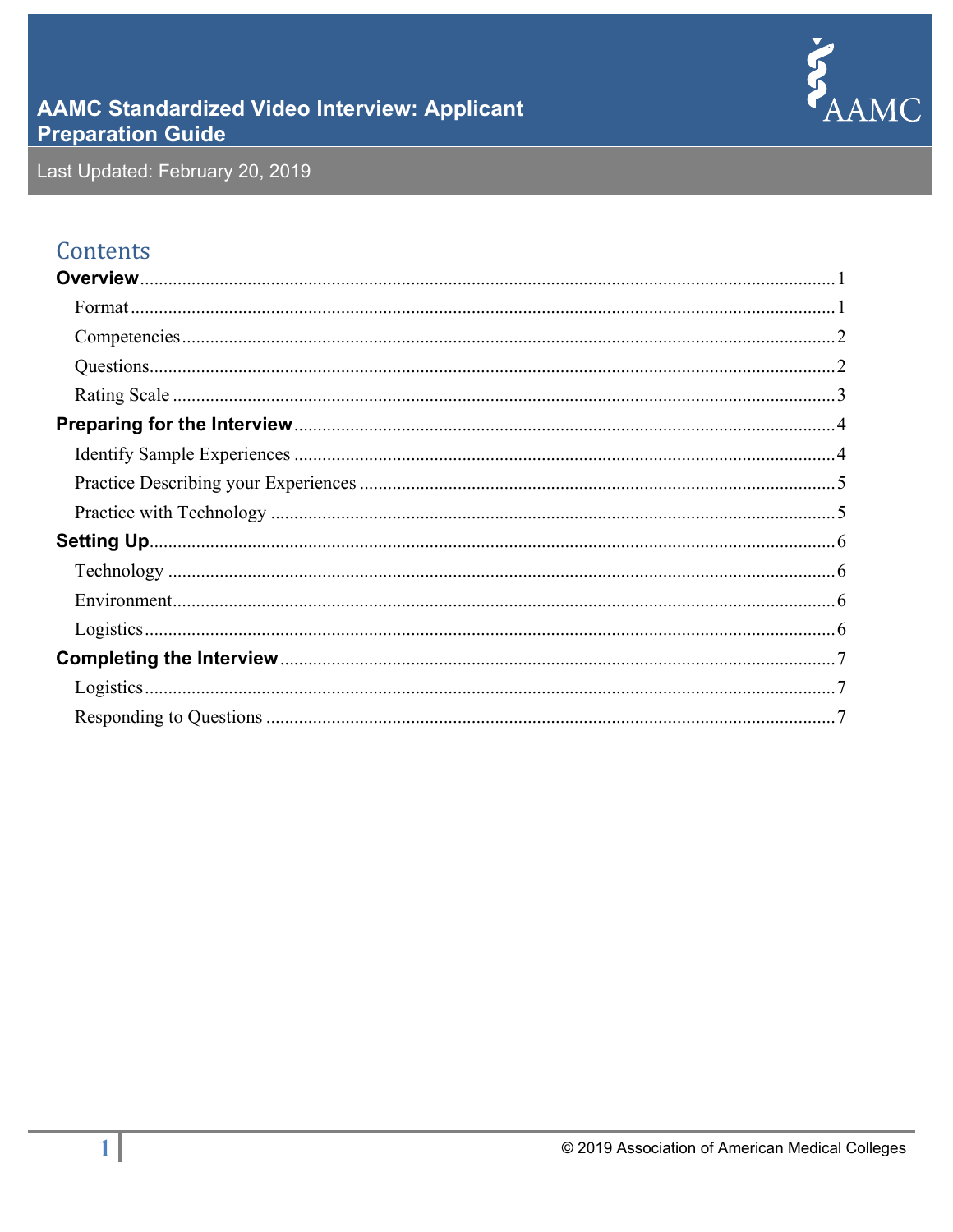

## **Overview**

The AAMC Standardized Video Interview (SVI) is an innovative tool that enables applicants to share objective, performance-based information about themselves, beyond academic metrics, to add breadth and depth to their applications, as well as to provide residency program directors with additional information to assess applicants. The AAMC is using this tool in an operational pilot program with the ACGME-accredited emergency medicine community for the ERAS® 2020 season.

While this document focuses on tips tailored to preparing for and completing the Standardized Video Interview, many of the strategies you might use to prepare for an in-person or telephone interview will also be helpful. The AAMC Careers in Medicine® site is a great resource for general information on interviewing. Finally, although the format may seem more informal, the Standardized Video Interview is an official interview, and we encourage you to approach it as you would any formal interview. Prepare, present yourself professionally, and focus.

To complete the Standardized Video Interview, you will need the following:

- A sample of experiences through which you demonstrate your knowledge of or behaviors related to professionalism or interpersonal and communication skills.
- A stable internet connection.
- A computer or tablet with a good webcam and microphone. Although a mobile phone may be used, we recommend using a computer or tablet to improve stability.
- A private, quiet, and well-lit space that is free of distractions, where you can be alone.

Please refer to the AAMC Standardized Video Interview: Essentials for the official policies and procedures.

#### Format

The AAMC Standardized Video Interview is an online, unidirectional interview. Six questions are presented in text prompts, and applicants record an audio/video response; there is no human interviewer. Throughout the recorded response, *your face must be visible* – to ensure it is you who is completing the interview – and *your voice must be audible* – to permit scoring. You may complete the interview using any internet-enabled computer, tablet, or smartphone. We recommend using a device that will not accept phone calls while interviewing as a phone call will interfere with your ability to complete your response. Because the interview is unidirectional, you may complete the video interview in a location and at a time most convenient for you during the Interview Window.

You will have up to 30 seconds to read and reflect on each written question and up to 3 minutes to record a response. Once you are exposed to a question, there will be no pauses until the time to record the response has elapsed. Therefore, ensure you are in a disruption-free environment for at least 3.5 minutes after launching a question. After recording a response, you may choose to progress to the next question or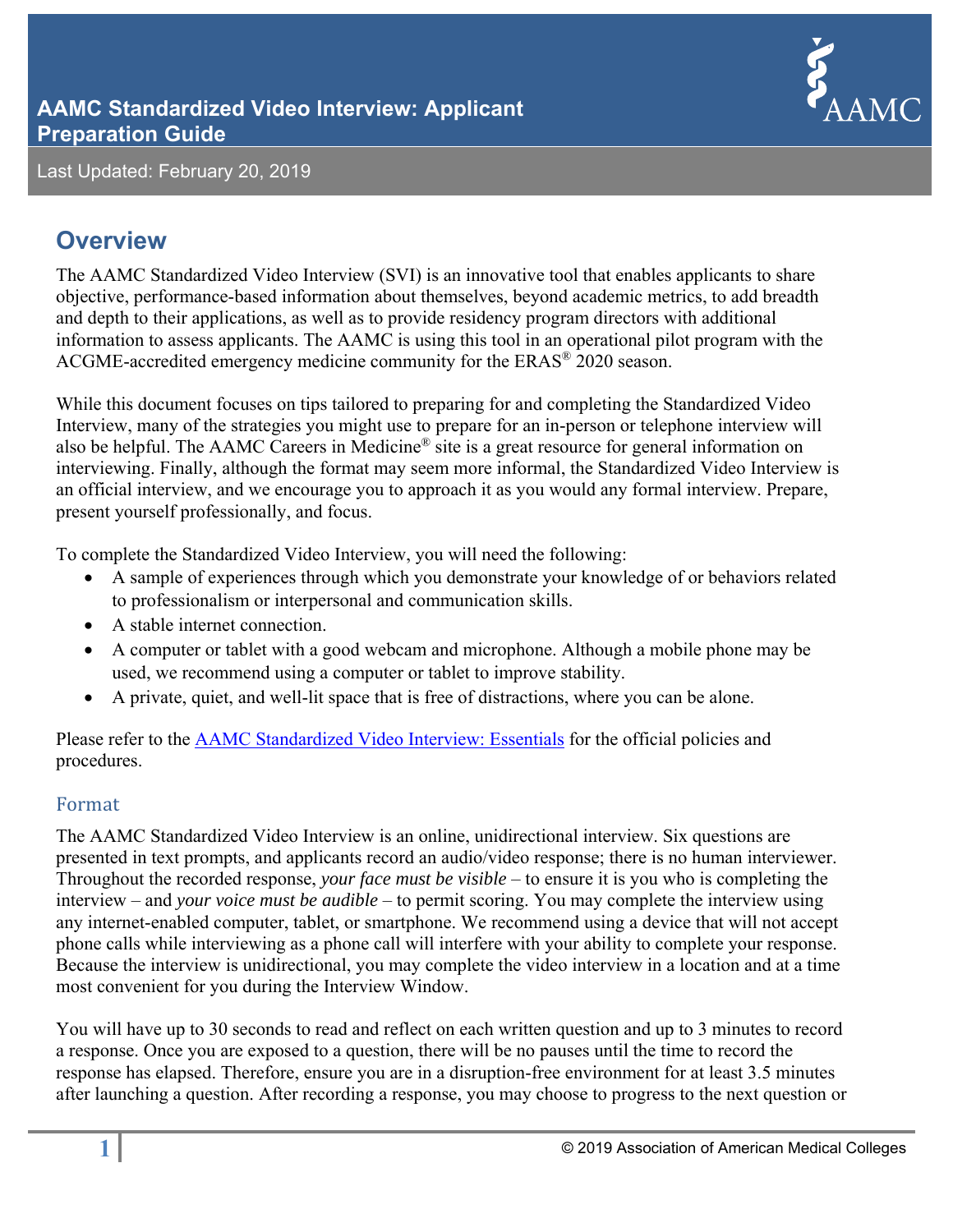

take an untimed break. You will not be able to view your video responses during or after you complete the Standardized Video Interview.

To clarify, the Standardized Video Interview is *not*:

- A one-on-one interview with a human interviewer
- A tailored or personal interview with a specific residency program
- A replacement for an in-person interview

#### Competencies

The Standardized Video Interview assesses two ACGME competencies that medical educators and physicians have identified as key prerequisites for success in residency and in the practice of medicine.

- **Interpersonal and Communication Skills:** Being able to demonstrate interpersonal and communication skills that result in the effective exchange of information and collaboration with patients, their families, and health professionals.
	- o Oral Communication
	- o Emotional Intelligence
	- o Teamwork and Leadership
- **Knowledge of Professional Behaviors (Professionalism):** Being able to demonstrate a commitment to carrying out professional responsibilities and an adherence to ethical principles.
	- o Empathy and Altruism
	- o Ethics
	- o Cultural Competence
	- o Conscientiousness

#### **Questions**

While every applicant's video interview will assess the same two competencies—Interpersonal and Communication Skills and Knowledge of Professional Behaviors—the specific questions asked may differ.

- **Behavioral questions** will ask you to describe previous experiences to demonstrate your level of knowledge and skills related to Interpersonal and Communication Skills and Knowledge of Professional Behaviors (Professionalism).
- **Situational questions** will ask you to demonstrate your level of knowledge and skill related to Interpersonal and Communication Skills and Knowledge of Professional Behaviors (Professionalism) by describing what you should do in different hypothetical situations.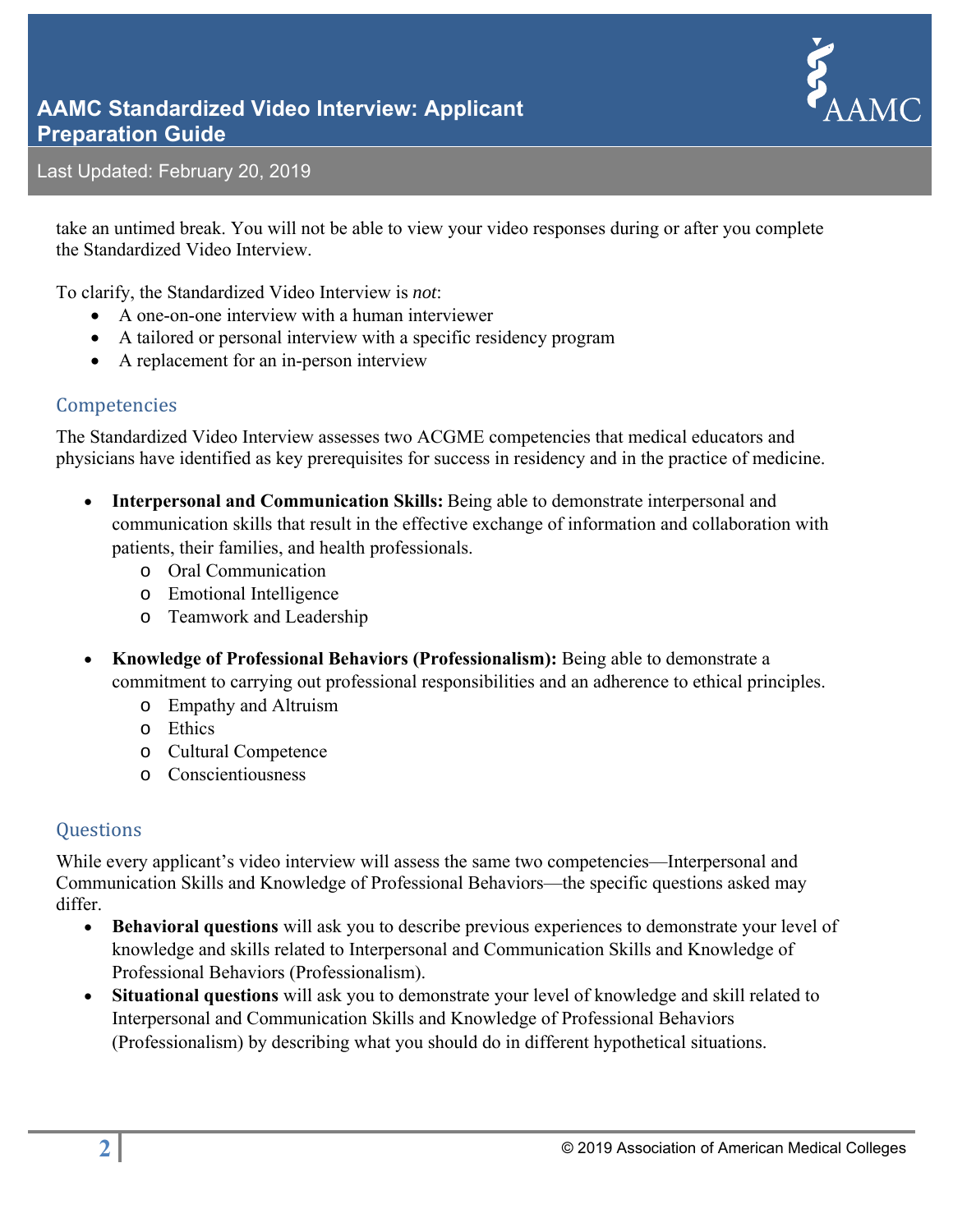

Sample questions for each competency are included below.

#### **Interpersonal and Communication Skills Sample Questions**

- 1. Describe a time you worked with a challenging patient. What was the situation? What actions did you take? What was the outcome?
- 2. Describe a time when you were successful in communicating a difficult message. What was the situation? How did you communicate the message? What was the outcome?
- 3. Imagine you are leading a multidisciplinary team composed of professionals with different areas of expertise. How should you make sure everyone works together effectively?

#### **Knowledge of Professional Behaviors (Professionalism) Sample Questions**

- 1. One of your patients refuses treatment because it is incompatible with the patient's religious beliefs. What should you do in this situation?
- 2. Describe a time when you noticed a mistake or an error that had been made. What was the situation? What actions did you take? What was the outcome?
- 3. You have just received test results for a patient indicating that her disease has progressed beyond any available treatment. How should you deliver the news?

#### **Rating Scale**

The AAMC Standardized Video Interview will be scored by raters trained by the AAMC. Six raters evaluate each interview, with a different rater assigned to each question. This minimizes any one rater's influence on the total interview score. Raters have completed AAMC training on unconscious bias, the competencies being assessed, and the rating scales. As part of training, raters complete activities in which they discuss program directors' ratings of example videos. This helps to ensure raters make ratings consistent with those of program directors.

Each question is rated using anchored rating scales specifically designed for the AAMC Standardized Video Interview. The rating scale ranges from a low of 1 to a high of 5. Anchors are behavioral examples that define each proficiency level on the rating scale. A general description of each proficiency level on the rating scale is shown below.

| Rudimentary                                                                   | <b>Basic</b>                                                                 | Intermediate                                         | <b>Advanced</b>                                           | <b>Exemplary</b>                                                          |
|-------------------------------------------------------------------------------|------------------------------------------------------------------------------|------------------------------------------------------|-----------------------------------------------------------|---------------------------------------------------------------------------|
| Is not likely to<br>be successful in<br>tasks that require<br>this competency | Applies the<br>competency in<br>simple or limited<br>number of<br>situations | Applies the<br>competency in<br>common<br>situations | Demonstrates<br>proficiency in<br>difficult<br>situations | Demonstrates<br>proficiency in<br>considerably<br>difficult<br>situations |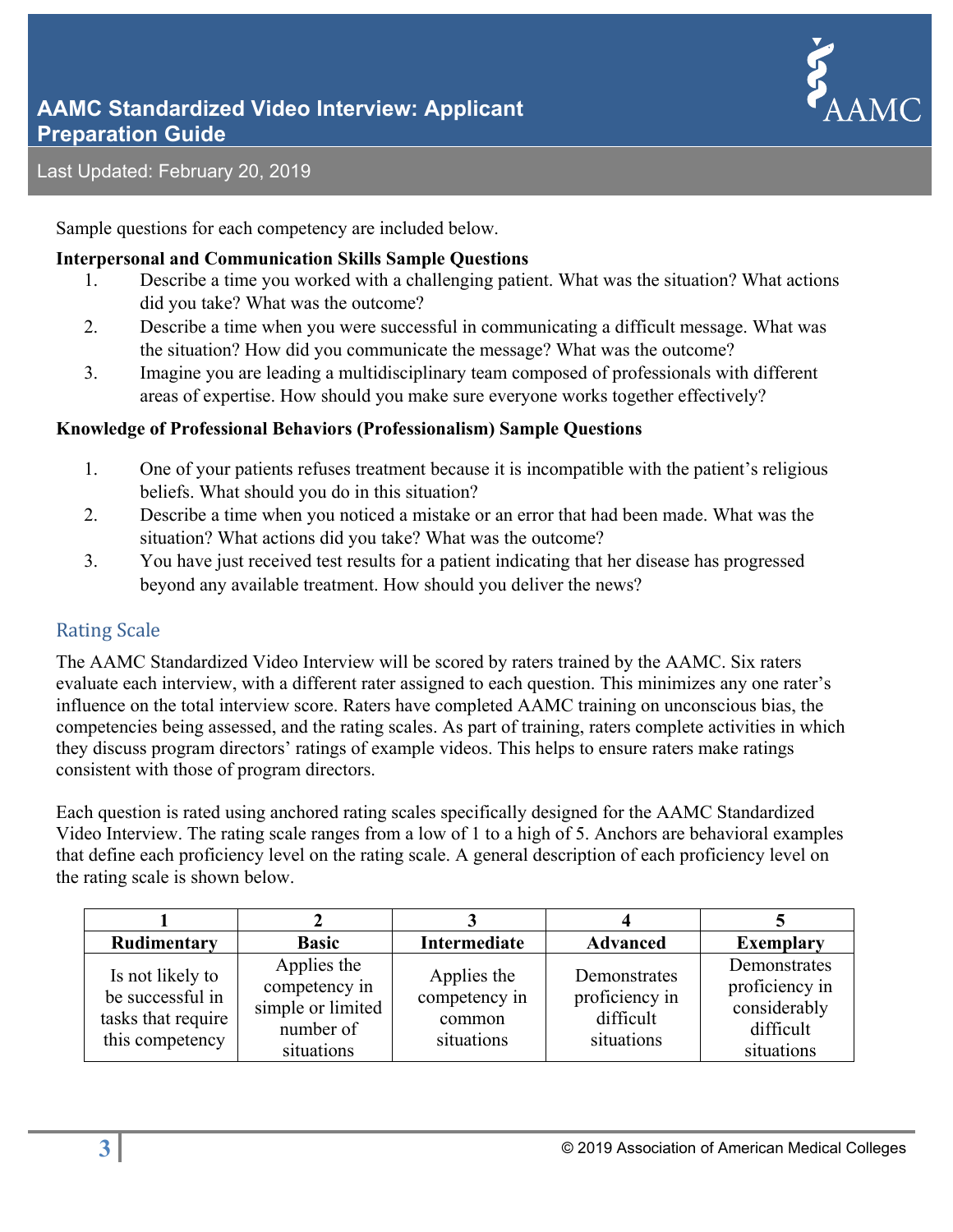



The total score is the sum of the ratings from each question and ranges from 6 to 30. For more information about interpreting the Standardized Video Interview score, refer to the score distribution and percentile rank table from the 2018 administration.

An applicant's score will be provided to all ACGME-accredited emergency medicine programs to which he/she applied for in the ERAS® 2020 season and that participate in the Standardized Video Interview as part of the application.

## **Preparing for the Interview**

- Read the AAMC Standardized Video Interview: Essentials.
- **Practice.** A majority of applicants in the 2017 and 2018 Operational Pilots spent 1-4 hours preparing for the SVI. Spending more than 4 hours did not result in improved performance. In addition, more than half of applicants reported using one or more of the following preparation strategies:
	- 1. Reading this guide, the *AAMC Standardized Video Interview: Applicant Preparation Guide*
	- 2. Completing one or more practice interview questions in HireVue, the interview platform
	- 3. Studying sample interview questions related to the competencies assessed
	- 4. Rehearsing responses without technology
	- 5. Rehearsing responses with technology

To learn more about applicants' preparation strategies, review the Emergency Medicine Residents' Association's (EMRA's) article, *Factors Affecting Standardized Video Interview Performance: Preparation Elements and the Testing Environment*.

#### **Identify Sample Experiences**

- Review your CV and reflect on your experiences and learning before you complete the interview. Try to identify some examples of situations you either participated in or witnessed that highlight your knowledge or demonstration of professional behaviors or interpersonal and communication skills.
- In the months leading up to your interview, make note of situations you participate in or witness that exemplify professional behaviors or interpersonal and communication skills.
- Discuss your experiences with your advisors and consider the SVI rating scale. Which may be the best examples of your knowledge of or behaviors related to the competencies? Your best examples should demonstrate your highest level of proficiency in each competency.
- Consider creating a brief list of experiences that demonstrate your knowledge of professional behaviors and interpersonal and communication skills and could be used in response to different questions. It may be helpful to have these experiences in mind to consider as you read and prepare your response to each interview question.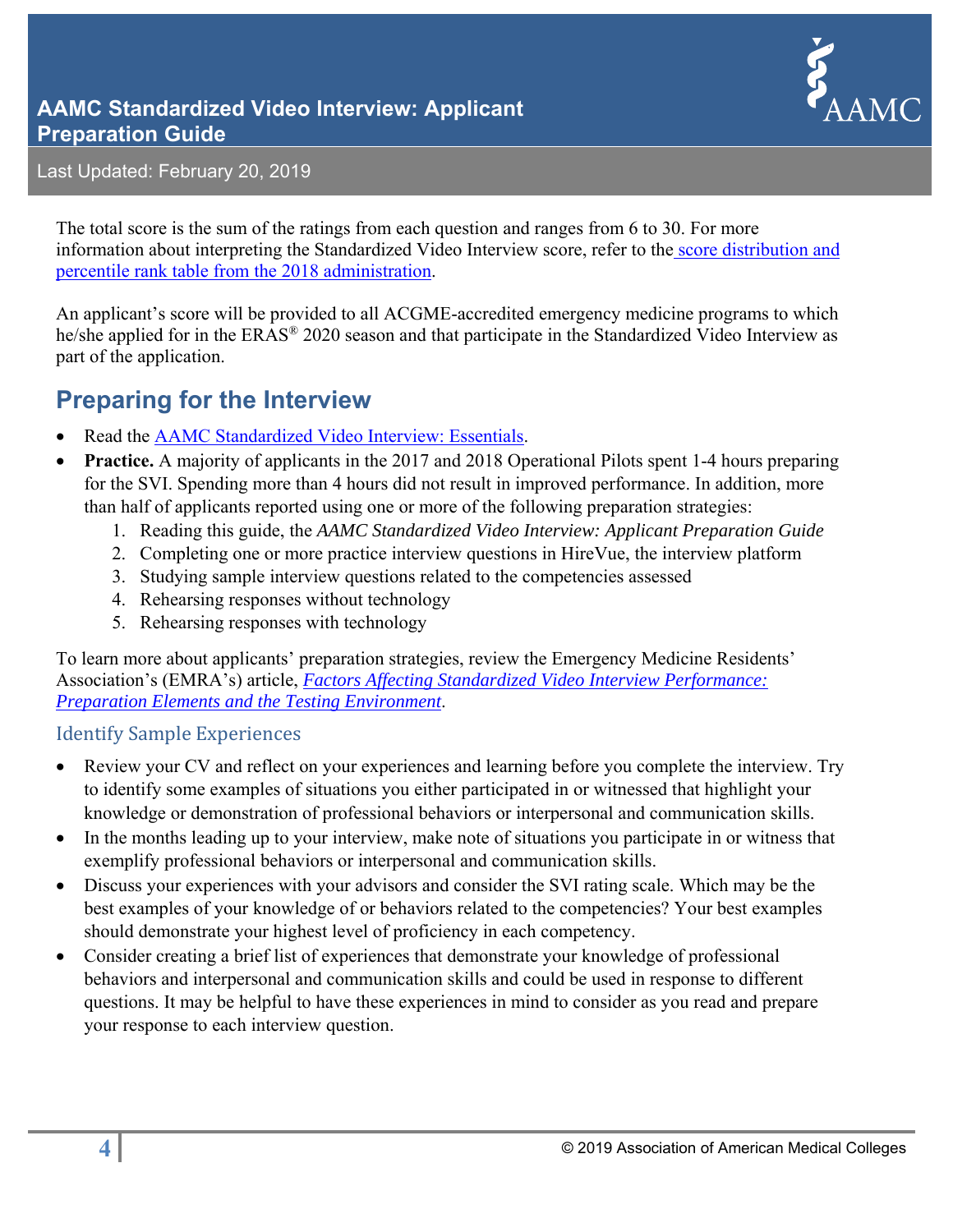

#### Practice Describing your Experiences

With your peers and advisors, conduct mock interviews to practice developing responses using specific behavioral examples from your life and experiences. These mock interviews can be done in person or over a web-based application, such as Skype or Google Hangouts. As you practice, keep track of time to get used to responding within the 3-minute time limit.

- When practicing responding to **behavioral questions**:
	- 1. Be sure to discuss the situation or task you encountered, the actions you took, and the outcome of your actions.
	- 2. If you cannot identify a past experience where you demonstrated a competency, describe a situation you witnessed or speak hypothetically about what you should do in that situation.
- When practicing responding to **situational questions**:
	- 1. Discuss the actions you should take, why you should take those actions, and what you would expect the result of your actions to be.
	- 2. You may draw on your past experience to explain why you should take specific actions.

#### Practice with Technology

- Practice responding with the device you'll be using, and without an interviewer. When you complete the SVI, you will do so alone with your device. Look at the device's camera, not at the screen, and keep your head and shoulders centered in the camera's view. If possible, record yourself so you can get a sense of your eye contact, sound quality, and whether you're fidgeting, swiveling in your chair, or making distracting gestures, such as a covering parts of your face.
- Practice in the HireVue® system. The AAMC is providing two opportunities to practice responding to questions in interview platform.
	- 1. *Complete a Practice AAMC Standardized Video Interview.* The AAMC is making two practice interviews available in HireVue® at no cost. These practice interviews mirror the SVI in both length and functionality. Each includes six retired SVI questions and gives you a chance to practice in the interview platform environment. You can complete each practice interview one or more times as you prepare for the SVI. For instructions and access to the practice interviews, refer to the AAMC SVI Practice Interviews webpage.
	- *2. Complete typical job interview questions.* Upon receiving your practice interview registration confirmation email and upon receiving your actual SVI invitation email from HireVue®, you will have access to unlimited practice questions in the interview platform. These questions are not specific to medical residency but will provide an opportunity to respond to questions in the interview platform.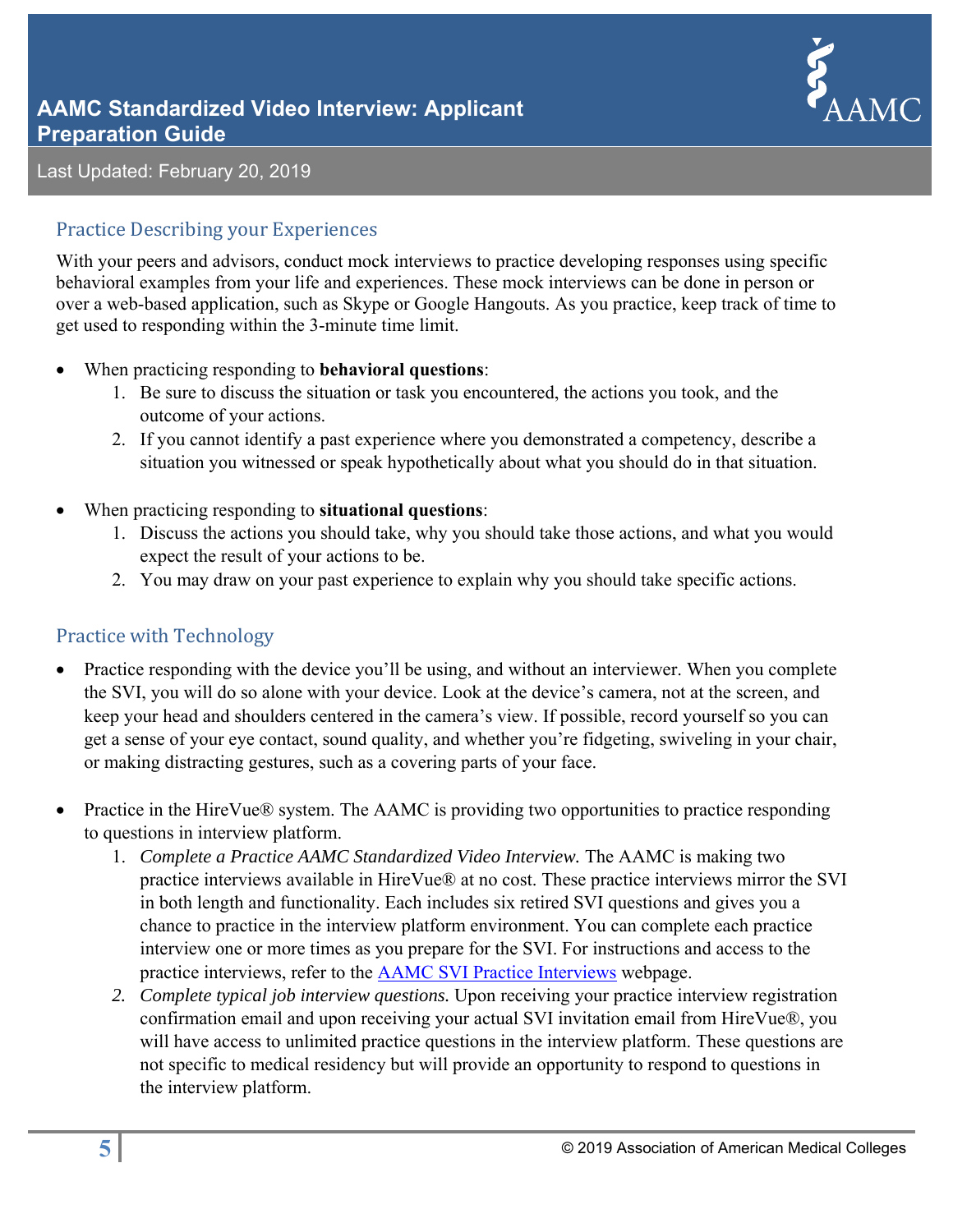

# **Setting Up**

#### Technology

- We recommend using a computer or tablet with a good webcam and microphone. Although a mobile phone may be used, a laptop or tablet improves stability. In the 2017 and 2018 Operational Pilots, approximately 90% of applicants used a computer.
- Double-check your microphone and camera to make sure they're working well. Make a note of how they're positioned so you can recreate a setup that works when you log in to the system to complete your interview.
- Shut down all programs on your device so that no alerts, notifications, or other electronic interruptions distract you.
- Before proceeding, ensure the HireVue® system checks are all successful. Troubleshoot any areas that did not pass the test prior to completing your interview (practice interview or actual SVI).

#### Environment

- Identify a private, quiet, and well-lit space where you can complete the interview by yourself, you are free of potential distractions, and you can speak freely (e.g., avoid the library). In the 2017 and 2018 Operational Pilots, a majority of applicants completed the interview at home and a small percentage completed the interview in a recording space provided by their school. Performance in the interview did not differ by location.
- Avoid sources of bright light (e.g., sunlight, lamp) directly behind you.
- Consider the backdrop you will use during your interview. While raters evaluate your interview based on the content of your responses, program directors will have access to and may watch your videos.

#### Logistics

- Dress professionally, as you would for an in-person interview. While raters evaluate your interview based on the content of your responses, program directors will have access to and may watch your videos.
- Do the interview at a time when you're rested and focused. As with any formal interview, you want to be able to focus on understanding the questions, crafting coherent responses, and presenting your best self.
- Give yourself plenty of time to complete the video interview. Allow time at the beginning to conduct a technology check, answer practice questions, and get used to the interview environment.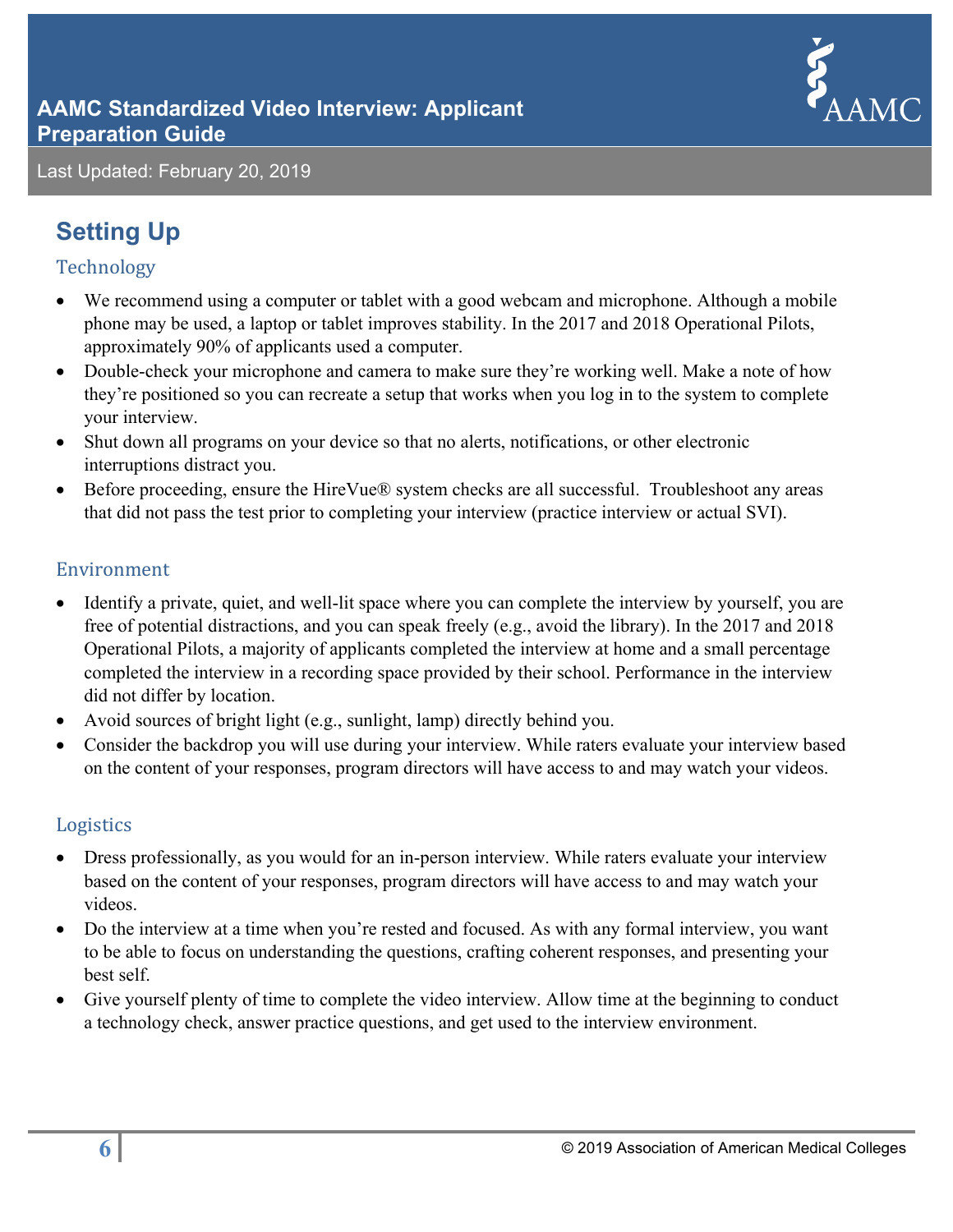

## **Completing the Interview**

#### Logistics

- Read the entire question before you begin responding. Make sure you respond to all parts of the question.
- Do not repeat the interview question. Raters will have access to the questions.
- If you have a rough start, take a deep breath and attempt to answer the question again. You don't need to apologize or explain if you restart—just focus on responding to the question in the remaining time.
- You don't need to take the full 3 minutes to respond if you feel you've answered the question effectively and comprehensively in less time.

#### **Responding to Questions**

- Try to focus on providing detailed examples of behavior that you engaged in from your life and experiences when responding to questions, if possible.
- Use clinical and nonclinical experiences to respond to questions as appropriate.
- Provide detailed responses and try to avoid speaking in generalities. One strong example is better than several weak or tangential examples.
	- o *Do not* provide patient information that could be used separately or in combination to identify a patient, such as names, locations, diagnoses, or other distinguishing characteristics. Refer to a patient as "the patient".
	- o If your response may portray a colleague in a negative light, *do not* provide information that could be used separately or in combination to identify that colleague, such as a name, title, location, or other distinguishing characteristic.
	- o Please refer to the AAMC Standardized Video Interview: Essentials for additional guidance.
- When responding to **behavioral questions**:
	- o Try to share past experiences and be sure to discuss the situation or task you encountered, the actions you took, and the outcome of your actions.
	- o If you cannot identify a past experience where you demonstrated the competency, you can describe a situation you witnessed or speak hypothetically about what you should do in that situation.
- When responding to **hypothetical questions**:
	- o Make sure you discuss the actions you should take, why you should take those actions, and what you would expect the result of your actions to be.
	- o You may draw on your past experience to explain why you should take specific actions.
- Keep in mind that raters are trained to evaluate your Knowledge of Professional Behaviors and Interpersonal and Communication Skills. They are not evaluating your medical knowledge.